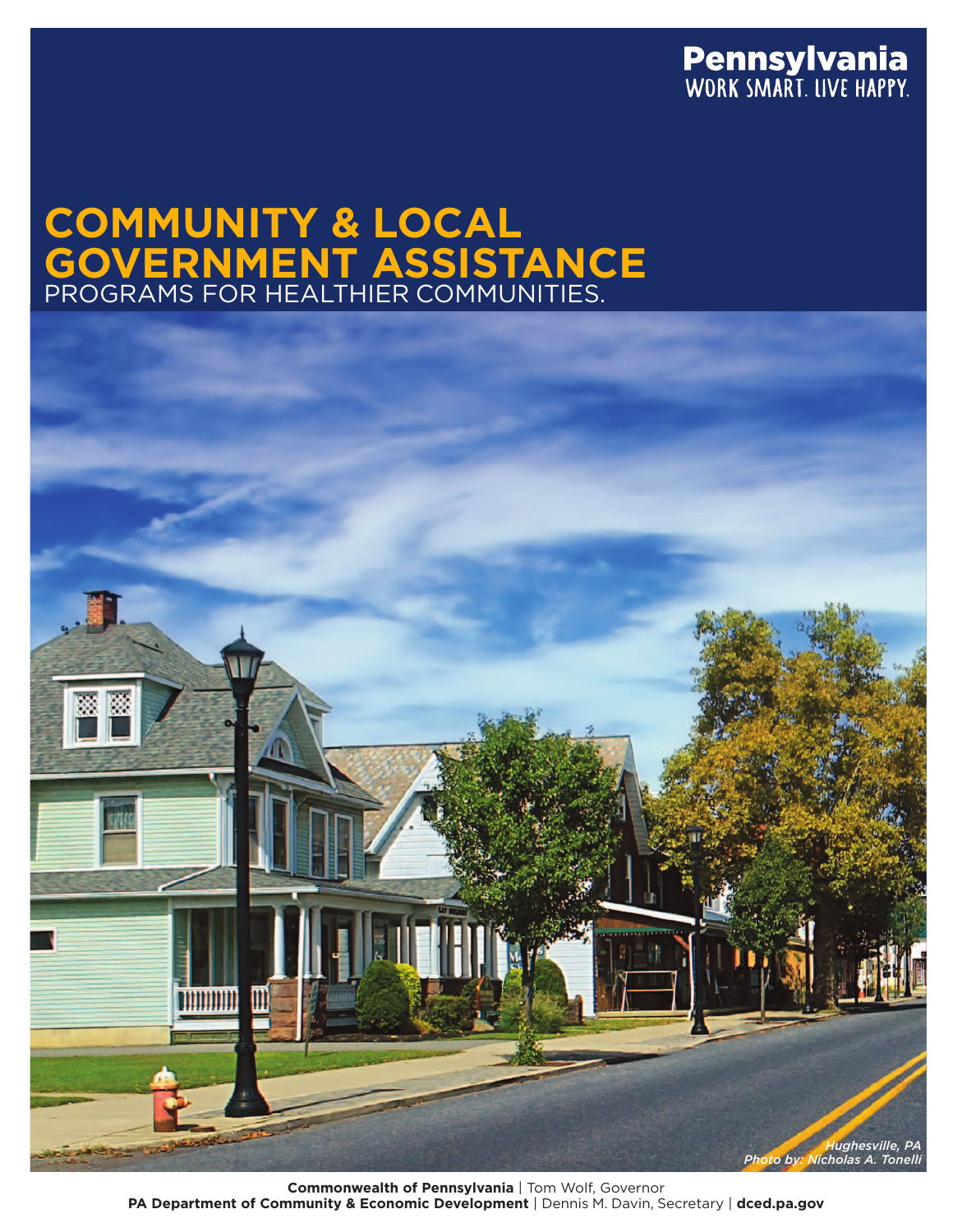## **COMMUNITY & LOCAL GOVERNMENT ASSISTANCE**

#### **WORK SMART. LIVE HAPPY.**

Pennsylvanians are innovators, from Ben Franklin through the talent behind today's robotics and health sciences startups. The global economy demands fast-paced innovation at all levels, and PA is getting the job done—from pioneering the latest technological and scientific advances to developing collaborative support networks for early-stage entrepreneurs, to pursuing smart, creative approaches to community development and workforce training.

Pennsylvania is dedicated to assisting communities that provide both a vibrant lifestyle and fulfilling, well-paying jobs through targeted investments that support long-term sustainability. Our available programs, which offer various types of funding, are listed below. Please visit **dced.pa.gov/programs** for the most recent list of active funding opportunities.

#### **APPLY**

You can apply for most department program funding online through our easy-to-use Single Application for Assistance. Please review the guidelines for each program to verify if any addenda or supplements are required with the application. Apply today at **dced.pa.gov/single.**

#### **Visit dced.pa.gov/programs**

The programs listed are regularly evolving. For the most up-to-date information, visit **dced.pa.gov/programs**.

#### **NEED HELP?**

Call **866.466.3972** or visit **dced.pa.gov/contact-us.** We're happy to answer any questions regarding our programs or website. If you're not sure whether you need to complete the Single Application, please give us a call! We'll help you make sure you're on the right track.

|                                                                                        |              |      | <b>FUNDING TYPE</b>      |                             |              | <b>FUNDING APPLICANTS &amp; BENEFICIARIES</b> |                                |                             |                                       |  |
|----------------------------------------------------------------------------------------|--------------|------|--------------------------|-----------------------------|--------------|-----------------------------------------------|--------------------------------|-----------------------------|---------------------------------------|--|
| <b>Program Title</b>                                                                   | <b>Grant</b> | Loan | Loan<br><b>Guarantee</b> | <b>Tax</b><br><b>Credit</b> | <b>Bonds</b> | <b>Business</b>                               | Community/<br><b>Nonprofit</b> | Local<br><b>Governments</b> | <b>Program Website</b><br>dced.pa.gov |  |
| <b>Abandoned Mine Drainage</b><br>Abatement and Treatment Program<br>(AMDATP) - Act 13 |              |      |                          |                             |              |                                               | ū                              |                             | /amdatp                               |  |
| Act 47                                                                                 |              |      |                          |                             |              |                                               |                                |                             | /act47                                |  |
| Alternative and Clean Energy<br>Program (ACE)                                          |              |      |                          |                             |              |                                               |                                |                             | $/$ ace                               |  |
| Appalachian Regional<br>Commission (ARC)                                               |              |      |                          |                             |              |                                               |                                |                             | /arc                                  |  |
| <b>Baseline Water Quality</b><br>Data Program - Act 13                                 |              |      |                          |                             |              | U                                             |                                |                             | /bwqdp                                |  |
| <b>Community Development Block</b><br>Grant (CDBG)                                     |              |      |                          |                             |              |                                               | $\blacksquare$                 |                             | /cdbg                                 |  |
| <b>Community Services Block Grant</b><br>(CSBG)                                        |              |      |                          |                             |              |                                               |                                |                             | /csbg                                 |  |
| <b>Educational Improvement Tax Credit</b><br>Program (EITC)                            |              |      |                          |                             |              |                                               |                                |                             | /eitc                                 |  |
| <b>Emergency Solutions Grant</b><br>(formerly Emergency Shelter Grant)<br>(ESS)        |              |      |                          |                             |              |                                               | -*                             |                             | $\sqrt{esq}$                          |  |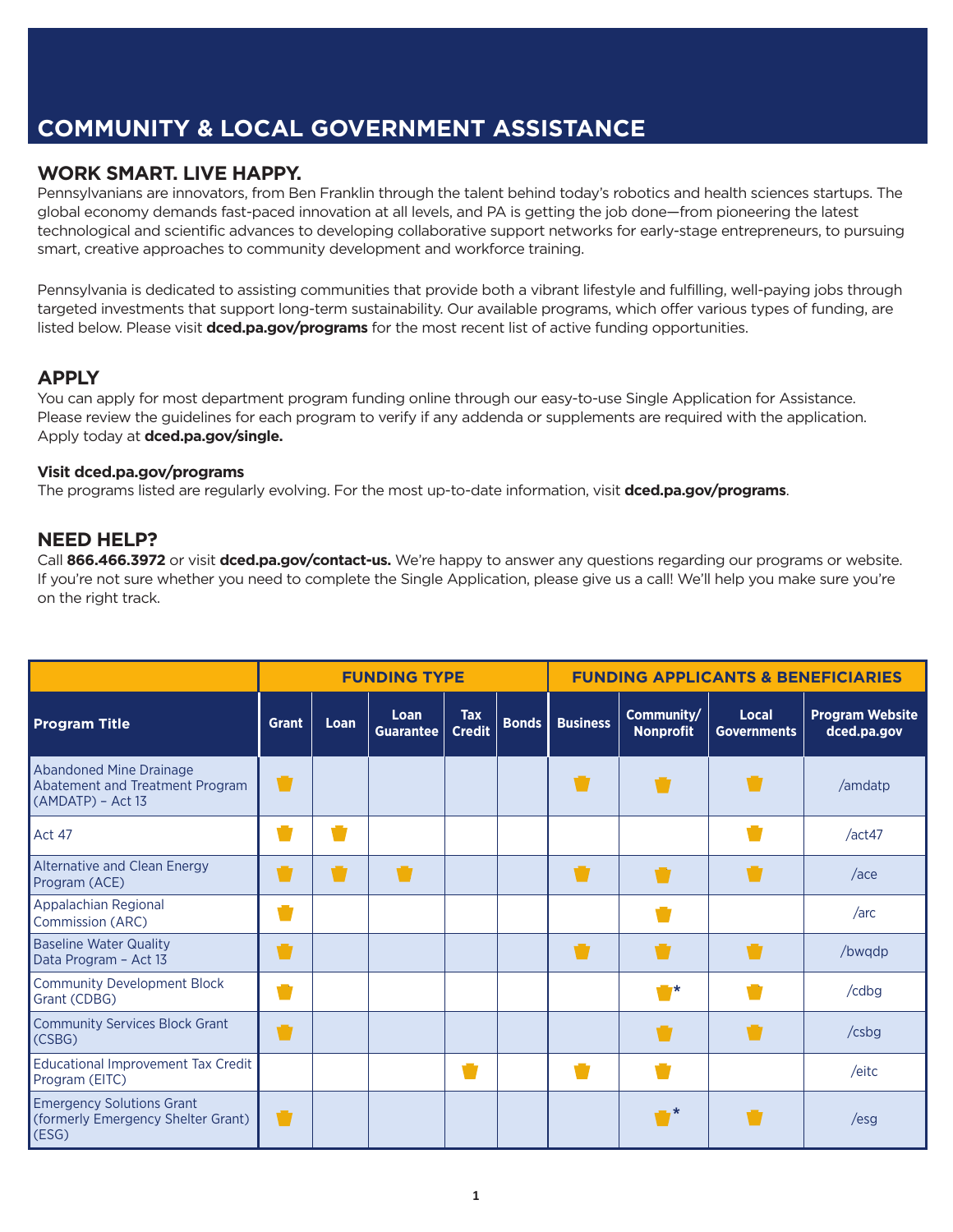|                                                                                          | <b>FUNDING TYPE</b> |                |                          |                             |              | <b>FUNDING APPLICANTS &amp; BENEFICIARIES</b> |                                |                             |                                       |  |
|------------------------------------------------------------------------------------------|---------------------|----------------|--------------------------|-----------------------------|--------------|-----------------------------------------------|--------------------------------|-----------------------------|---------------------------------------|--|
| <b>Program Title</b>                                                                     | <b>Grant</b>        | Loan           | Loan<br><b>Guarantee</b> | <b>Tax</b><br><b>Credit</b> | <b>Bonds</b> | <b>Business</b>                               | Community/<br><b>Nonprofit</b> | Local<br><b>Governments</b> | <b>Program Website</b><br>dced.pa.gov |  |
| Flood Mitigation Program (FMP) -<br>Act 13                                               |                     |                |                          |                             |              | Ū                                             |                                |                             | /fmp                                  |  |
| Greenways, Trails and Recreation<br>Program (GTRP) - Act 13                              |                     |                |                          |                             |              |                                               |                                |                             | /gtrp                                 |  |
| High Performance Building Program<br>(HPB)                                               |                     | $\blacksquare$ | U                        |                             |              | U                                             |                                |                             | /hpb                                  |  |
| <b>HOME</b>                                                                              |                     | Ō              |                          |                             |              |                                               | $\bullet^{\star}$              | Ū                           | /home                                 |  |
| Industrial Sites Reuse Program (ISRP)                                                    | Ū                   | $\blacksquare$ |                          |                             |              | Ū                                             |                                |                             | $/$ isr                               |  |
| Keystone Communities Program (KCP)                                                       | Ū                   |                |                          |                             |              |                                               | o i                            |                             | /kcp                                  |  |
| Local Government Capital Project<br>Loan Program (LGCPL)                                 |                     | $\blacksquare$ |                          |                             |              |                                               |                                |                             | /Igcpl                                |  |
| Local Share Account Fund (LSA -<br><b>Gaming Funds) Fayette County</b>                   |                     |                |                          |                             |              |                                               |                                |                             | /Isafayette                           |  |
| Local Share Account Fund (LSA -<br><b>Gaming Funds) Northampton</b><br>& Lehigh Counties |                     |                |                          |                             |              |                                               |                                |                             | /Isalehigh                            |  |
| Local Share Account Fund (LSA -<br>Gaming Funds) Luzerne County                          |                     |                |                          |                             |              |                                               |                                |                             | /Isaluzerne                           |  |
| Local Share Account Fund (LSA -<br><b>Gaming Funds) Monroe County</b>                    |                     |                |                          |                             |              |                                               |                                |                             | /Isamonroe                            |  |
| Local Share Account Fund (LSA -<br><b>Gaming Funds) Montgomery County</b>                | O                   |                |                          |                             |              |                                               |                                |                             | /Isamontgomery                        |  |
| Local Share Account Fund (LSA -<br>Gaming Funds) Philadelphia                            | U                   |                |                          |                             |              |                                               |                                |                             | /Isaphilly                            |  |
| Local Share Account Fund (LSA -<br>Gaming Funds) Washington County                       |                     |                |                          |                             |              |                                               |                                |                             | /Isawashington                        |  |
| Marketing to Attract Tourists                                                            |                     |                |                          |                             |              |                                               |                                |                             | /marketing-tourists                   |  |
| Municipal Assistance Program (MAP)                                                       |                     |                |                          |                             |              |                                               |                                |                             | /map                                  |  |
| Neighborhood Assistance Program<br>(NAP)                                                 |                     |                |                          | Ū                           |              | U                                             |                                |                             | $/$ nap                               |  |
| Opportunity Scholarship Tax Credit<br>Program (OSTC)                                     |                     |                |                          | k.                          |              |                                               |                                |                             | /ostc                                 |  |
| Orphan or Abandoned Well Plugging<br>Program (OAWP) - Act 13                             | U                   |                |                          |                             |              | $\blacksquare$                                |                                |                             | /oawp                                 |  |
| PA Military Community Enhancement<br>Commission (PMCEC)                                  |                     |                |                          |                             |              |                                               |                                |                             | /pmcpc-ldg                            |  |
| Partnerships for Regional Economic<br>Performance (PREP)                                 |                     |                |                          |                             |              |                                               |                                |                             | /prep                                 |  |
| PEDFA Tax Exempt Bond Program                                                            |                     |                |                          |                             | v.           |                                               |                                |                             | /pedfa-tax-<br>exempt-bond            |  |
| PEDFA Taxable Bond Program                                                               |                     |                |                          |                             | U            | Ù                                             |                                |                             | /pedfa-taxable-<br>bond               |  |
| Pennsylvania Community<br>Development Bank Loan Program<br>(PCD Bank)                    |                     |                |                          |                             |              |                                               |                                |                             | /pcdbank                              |  |
| Pennsylvania Infrastructure Bank<br>(PIB) (PA Dept of Transp Program)                    |                     | Ù              |                          |                             |              | Ū                                             |                                |                             | /pib                                  |  |

**\*** *Must apply through Local Government*